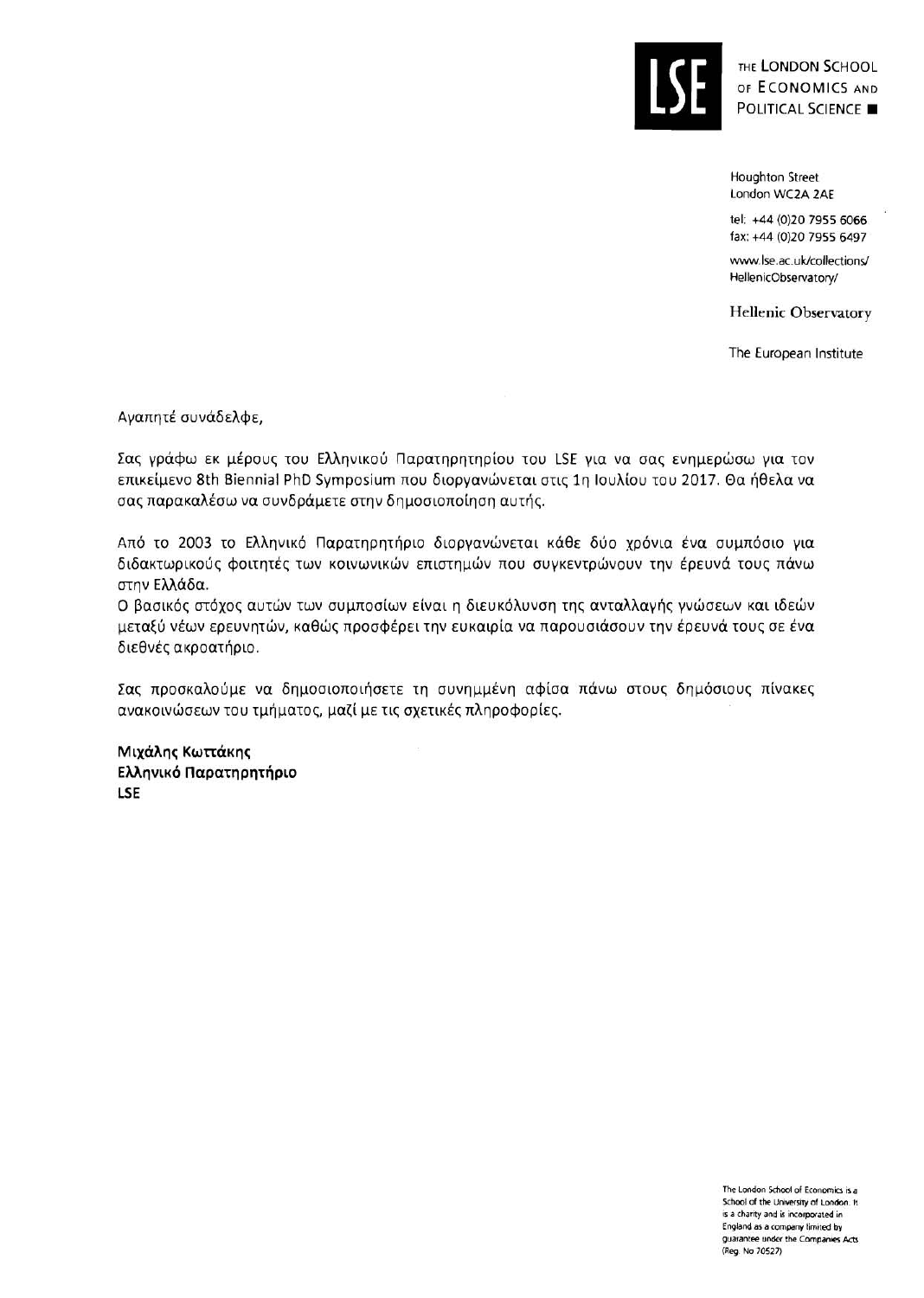## $8<sup>TH</sup>$  BIENNIAL HELLENIC OBSERVATORY PHD SYMPOSIUM **IMPORTANT DATES AND LINKS**

FOR MORE INFORMATION PLEASE VISIT OUR WEBSITE: www.lse.ac.uk/ho/PhD\_Symposia

## PLEASE SUBMIT YOUR PAPER ABSTRACT IN ENGLISH VIA THE ABSTRACT SUBMISSION FORM.

## IF YOU HAVE ANY QUESTIONS OR QUERIES PLEASE WRITE TO US ON hellenicobservatory.phd@Ise.ac.uk

 $\tilde{\mathbf{u}}$ 

- **31 October 2016:** Call for papers  $\blacksquare$
- **6 March 2017: ABSTRACT SUBMISSION DEADLINE**   $\mathbf{u}$  .
- **March 2017:** Email to all candidates advising the outcome of their Application
- **15 May 2017:** Paper Submission Deadline
- **12 June 2017:** Final Presentation Deadline  $\blacksquare$
- $\blacksquare$ **1 July 2017:** Symposium Date